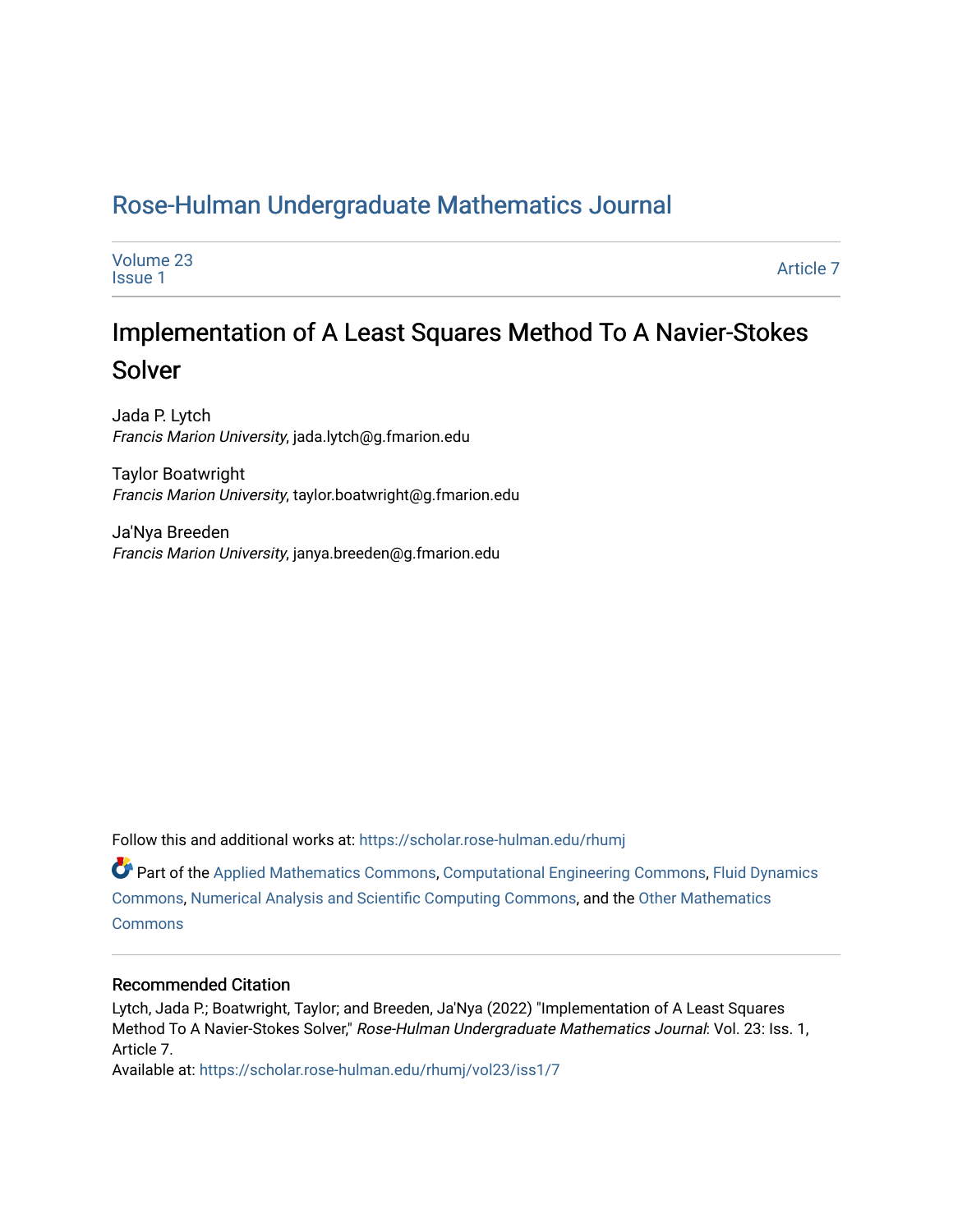# Implementation of A Least Squares Method To A Navier-Stokes Solver

# Cover Page Footnote

This research was funded by the MADE in SC Established Program to Stimulate Competitive Research Grant through the National Science Foundation. This work was also supported by the Francis Marion University Ready to Experience Applied Learning Grant. We would also like to acknowledge Lukas Bystricky's implementation of Newton's Method for the Navier-Stokes equations.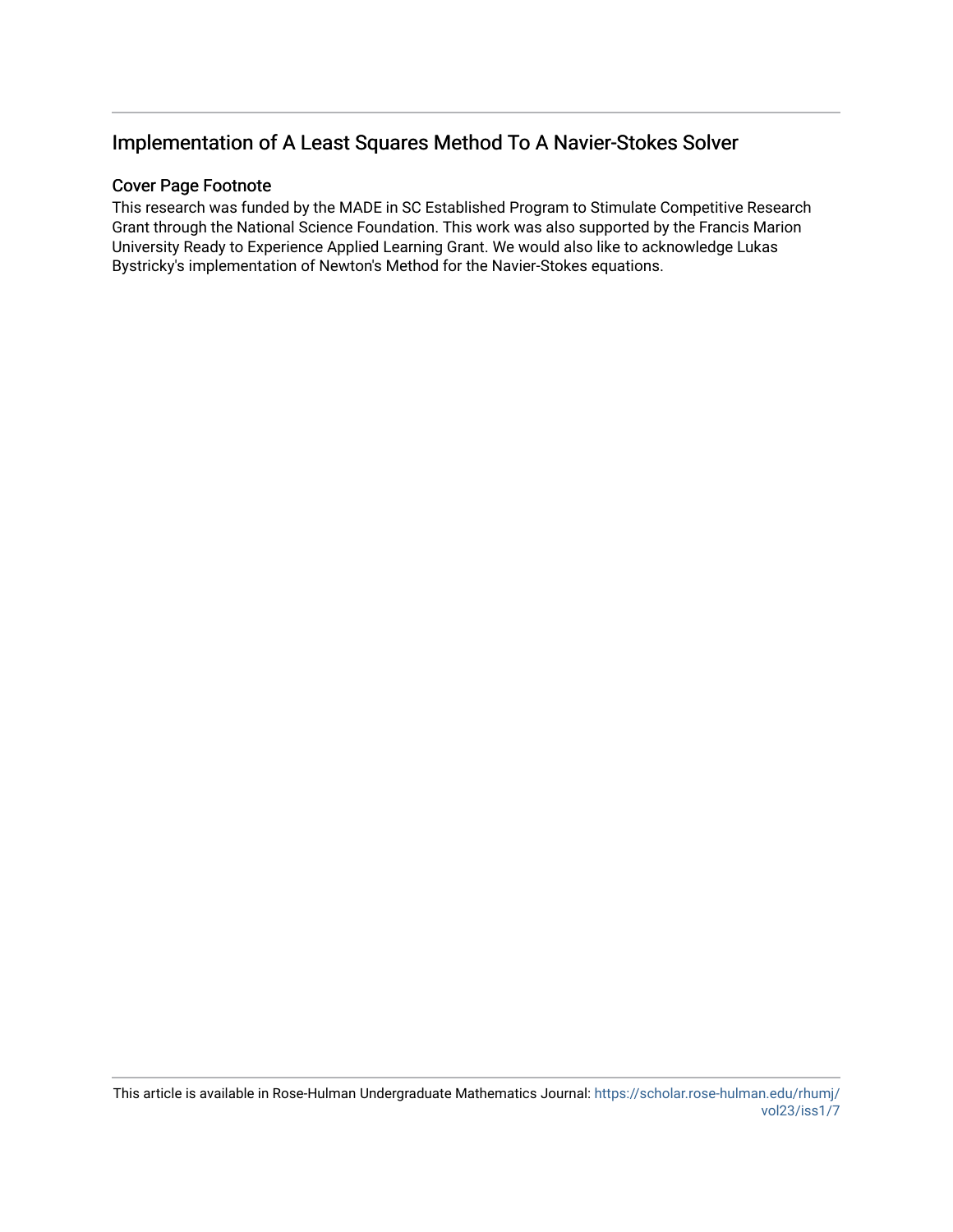# R**ose-Hulman Undergraduate Mathematics Journal**

VOLUME 23, ISSUE 1, 2022

# **Implementation of a Least Squares Navier-Stokes Solver**

By *Ja'Nya Breeden*, *Taylor Boatwright*, and *Jada Lytch*

**Abstract.** The Navier-Stokes equations are used to model fluid flow. Example applications include fluid structure interactions in the heart, climate and weather modeling, and flow simulations in computer gaming and entertainment. The equations date back to the 1800s, but research and development of numerical approximation algorithms continues to be an active area. To numerically solve the Navier-Stokes equations we implement a least squares finite element algorithm based on work by Roland Glowinski and his colleagues. The solver is coded using the C++ language and the deal.II finite element library. We investigate convergence rates, apply the least squares solver to the lid driven cavity problem, and discuss results.

# **1 Navier-Stokes Equations**

## **1.1 Introduction**

The Navier-Stokes equations are a set of partial differential equations first developed by French engineer Claude-Louis Navier and Irish physicist George Gabriel Stokes. Navier and Stokes used the work of Swiss Mathematician Leonhard Euler to derive the equations. The equations are used to describe the flow of incompressible, viscous fluids and consist of the momentum and continuity equations.

#### **1.2 Continuity Equation**

We derive the Navier-Stokes equations using a control element with the volume  $V =$ ∆*x*∆*y*∆*z*. Figure [1](#page-3-0) illustrates changes in mass flux across the element. The variable ρ represents the mass density and  $\vec{u} = \langle u_1, u_2, u_3 \rangle$  represents the flow velocity in the x, y, and z directions.

*Mathematics Subject Classification.* 65M60, 76M10 *Keywords.* Navier-Stokes, fluid dynamics, finite element method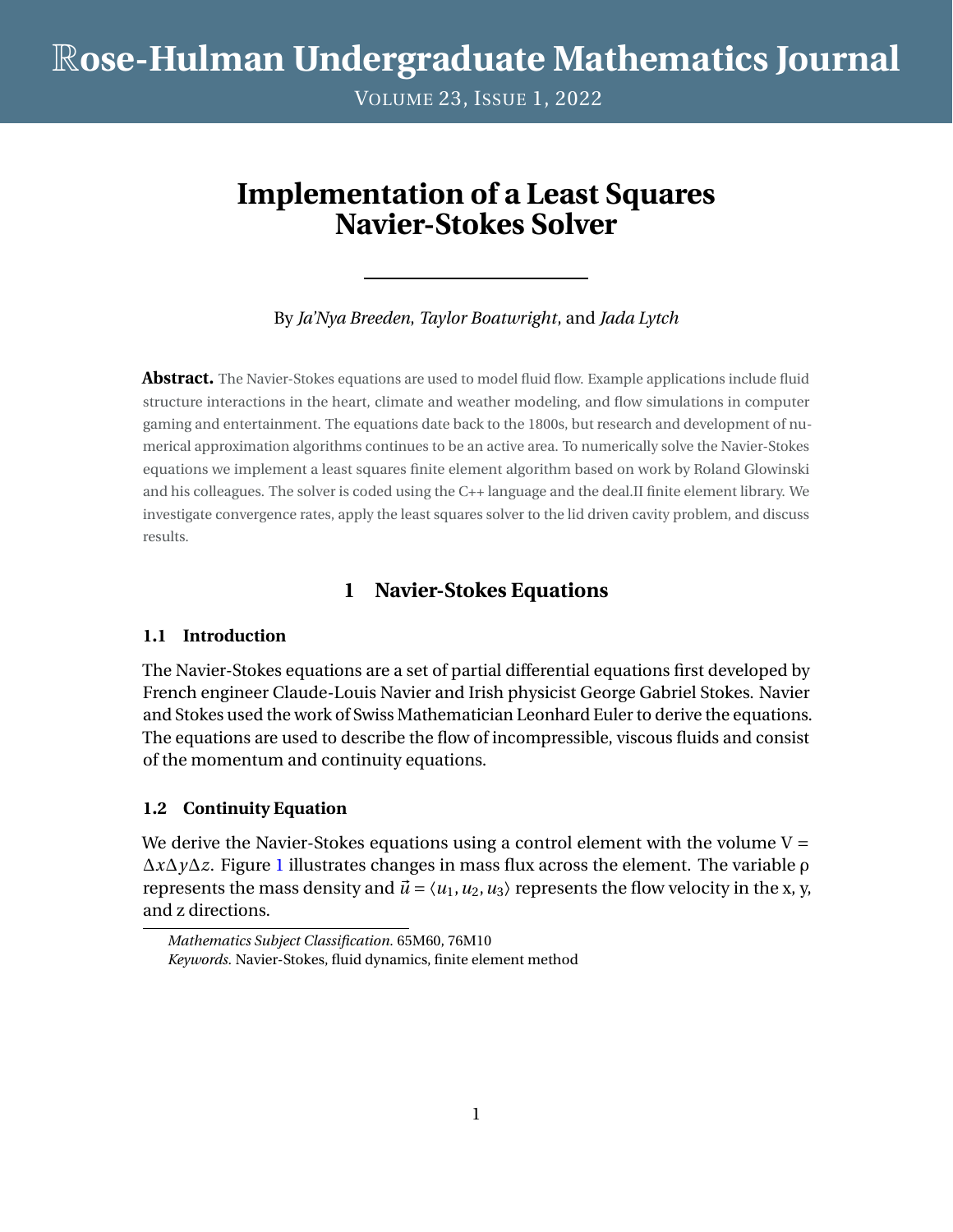<span id="page-3-0"></span>

Figure 1: Control volume showing mass flux

Given a control element with volume ∆*x*∆*y*∆*z*, we know, by conservation of mass, that the mass accumulation equals the mass inflow minus the mass outflow [\[2\]](#page-17-0). In three dimensions, the mass accumulation in the control volume is given by the equation:

$$
\Delta x \Delta y \Delta z \frac{\partial \rho}{\partial t} \Big|_{(x,y,z)} \approx \Delta y \Delta z \left[ (\rho \vec{u}_1)|_x - (\rho \vec{u}_1)|_{x+\Delta x} \right] + \Delta x \Delta z \left[ (\rho \vec{u}_2)|_y - (\rho \vec{u}_2)|_{y+\Delta y} \right] + \Delta x \Delta y \left[ (\rho \vec{u}_3)|_z - (\rho \vec{u}_3)|_{z+\Delta z} \right],
$$
(1)

where  $\rho = \rho(x, y, z)$  is the fluid's density and  $\vec{u} = \langle \vec{u}_1, \vec{u}_2, \vec{u}_3 \rangle$  is the velocity vector field of the fluid with  $\vec{u}_j = \vec{u}_j(x, y, z)$  for  $1 \le j \le 3$ .

Dividing both sides of [\(1\)](#page-3-1) by ∆*x*∆*y*∆*z* and letting ∆*x*,∆*y*,∆*z* → 0, we use the limit definition of the partial derivatives to obtain the continuity equation

<span id="page-3-1"></span>
$$
\frac{\partial \rho}{\partial t} + \frac{\partial (\rho \vec{u}_1)}{\partial x} + \frac{\partial (\rho \vec{u}_2)}{\partial y} + \frac{\partial (\rho \vec{u}_3)}{\partial z} = 0.
$$
 (2)

For steady-state (time-independent), incompressible flow problems having relatively constant density, the equation simplifies to

$$
\frac{\partial \vec{u}_1}{\partial x} + \frac{\partial \vec{u}_2}{\partial y} + \frac{\partial \vec{u}_3}{\partial z} = 0.
$$
 (3)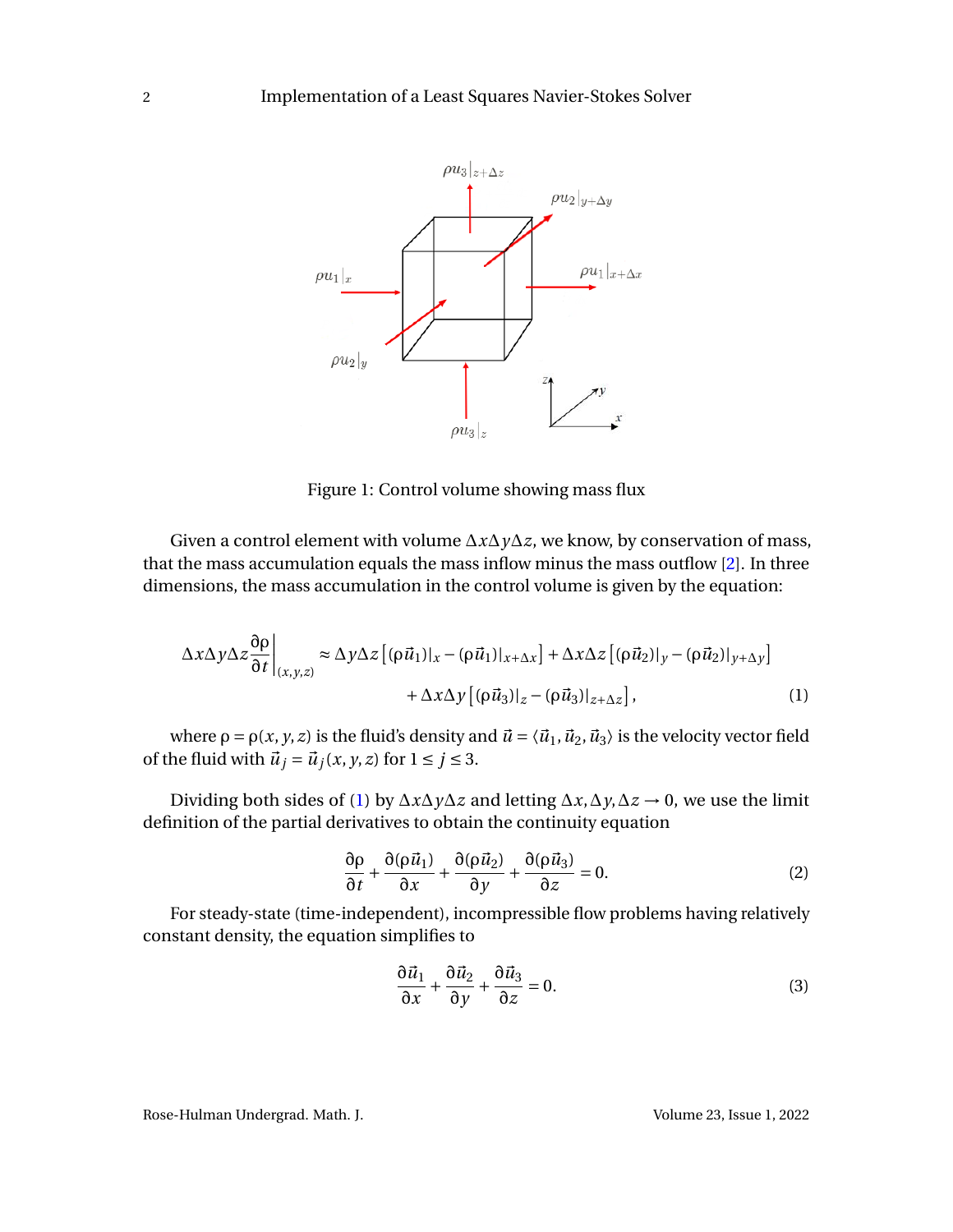#### **1.3 Momentum Equation**

The momentum equation (or equation of motion) is based on Newton's second law, where the sum of forces  $\vec{F}^{(i)}$  acting on a body equals mass times acceleration,

$$
\sum_{i} \vec{\mathrm{F}}^{(i)} = m\vec{a} \quad \text{or} \quad \sum_{i} \begin{bmatrix} \vec{\mathrm{F}}_{1}^{i} \\ \vec{\mathrm{F}}_{2}^{i} \\ \vec{\mathrm{F}}_{3}^{i} \end{bmatrix} = m \begin{bmatrix} \vec{a}_{1} \\ \vec{a}_{2} \\ \vec{a}_{3} \end{bmatrix}.
$$

We consider a fixed control volume element (see Figure [2\)](#page-5-0) as in the continuity equation. We note that the acceleration  $\vec{a}$  is with respect to an object's (fluid volume's) moving reference frame (moving with the body). To change to a fixed control volume (fixed reference frame), the total time derivative (or substantial derivative) is used, viewed as a chain rule [\[2\]](#page-17-0). Considering the x-component (the first component in Newton's law having  $m\vec{a}_1$ ), the right-hand side of Newton's law has the approximation (the y- and zcomponent derivations are similar)

$$
m\vec{a}_1 \approx \Delta x \Delta y \Delta z \left[\frac{\partial(\rho \vec{u}_1)}{\partial t}\right] + \left[\Delta y \Delta z (\rho \vec{u}_1 \vec{u}_1)|_{x+\Delta x} - \Delta y \Delta z (\rho \vec{u}_1 \vec{u}_1)|_x\right] + \left[\Delta x \Delta z (\rho \vec{u}_2 \vec{u}_1)|_{y+\Delta y} - \Delta x \Delta z (\rho \vec{u}_2 \vec{u}_1)|_y\right] + \left[\Delta x \Delta y (\rho \vec{u}_3 \vec{u}_1)|_{z+\Delta z} - \Delta x \Delta y (\rho \vec{u}_3 \vec{u}_1)|_z\right].
$$

The forces  $\vec{\mathrm{F}}^{(i)}$  acting on the fluid element can be surface forces (such as shear forces) and body forces (like gravitational or magnetic forces). The gravitational body force  $\vec{g} = \langle \vec{g}_1, \vec{g}_2, \vec{g}_3 \rangle$  is used below as an example. The left-hand side of Newton's Second Law then takes the form

$$
\sum_{i} \vec{F}_{1}^{i} \approx \Delta y \Delta z (p + \tau_{xx})|_{x + \Delta x} - \Delta y \Delta z (p + \tau_{xx})|_{x}
$$
  
+ 
$$
[\Delta x \Delta z (\tau_{yx})|_{y + \Delta y} - \Delta x \Delta z (\tau_{yx})|_{y}]
$$
  
+ 
$$
[\Delta x \Delta y (\tau_{zx})|_{z + \Delta z} - \Delta x \Delta y (\tau_{zx})|_{z}] + \Delta x \Delta y \Delta z \rho \vec{g}_{1},
$$

where *p* is the pressure and  $\tau_{xx}$ ,  $\tau_{yx}$ , and  $\tau_{zx}$  are the tensile stress and shear stresses, respectively, acting on the surface of the volume element in the x-direction (figure [2\)](#page-5-0). Similar to the continuity equation, we divide both sides by  $\Delta x \Delta y \Delta z$ , let  $\Delta x$ ,  $\Delta y$ ,  $\Delta z \rightarrow 0$ , and use the limit definition for the partial derivatives to obtain

$$
\frac{\partial (\rho \vec{u}_1)}{\partial t} + \frac{\partial (\rho (\vec{u}_1)^2)}{\partial x} + \frac{(\rho \vec{u}_2 \vec{u}_1)}{\partial y} + \frac{(\rho \vec{u}_3 \vec{u}_1)}{\partial z} = -\frac{\partial p}{\partial x} + \frac{\partial \tau_{xx}}{\partial x} + \frac{\partial \tau_{xy}}{\partial y} + \frac{\partial \tau_{xz}}{\partial z} + \rho \vec{g}_1.
$$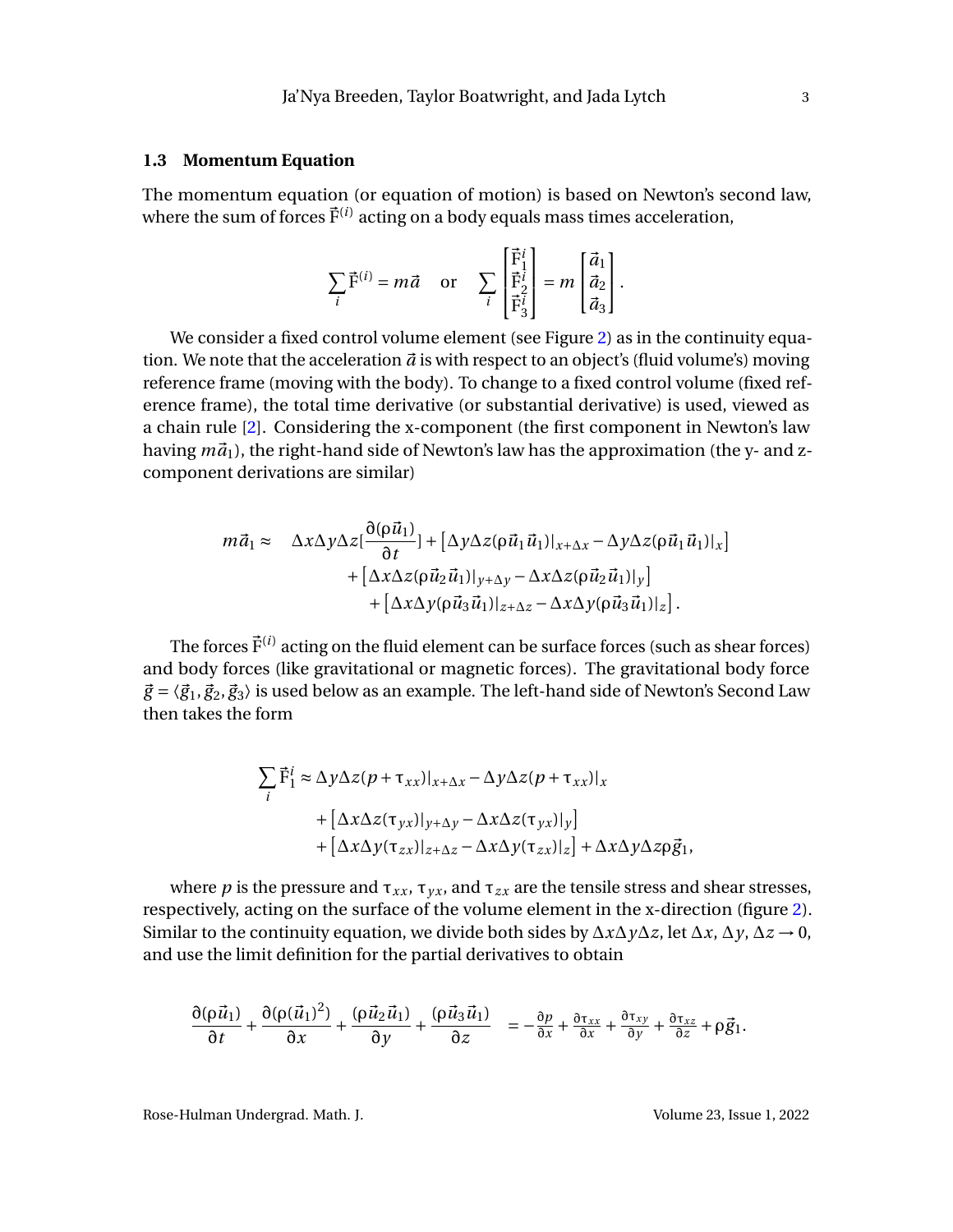<span id="page-5-0"></span>

Figure 2: Control volume showing stresses [\[8\]](#page-17-1)

For a fluid whose behavior is not changing over time (in a steady state), the first term on the left-hand side is zero. We assume the fluid to be incompressible (ρ is constant) and the fluid motion to be independent of time. Further, we assume the fluid to be Newtonian, where stresses are proportional to the symmetric part of the velocity gradient with viscosity  $\mu$  being the proportionality constant [\[4\]](#page-17-2):

$$
\rho\left(\vec{u}_1\frac{\partial\vec{u}_1}{\partial x}+\vec{u}_2\frac{\partial\vec{u}_1}{\partial y}+\vec{u}_3\frac{\partial\vec{u}_1}{\partial z}\right) = -\frac{\partial p}{\partial x}+\mu\left(\frac{\partial^2\vec{u}_1}{\partial x^2}+\frac{\partial^2\vec{u}_1}{\partial y^2}+\frac{\partial^2\vec{u}_1}{\partial z^2}\right)+\vec{f}_1.
$$

The *y* and *z* components are

$$
\rho \left( \vec{u}_1 \frac{\partial \vec{u}_2}{\partial x} + \vec{u}_2 \frac{\partial \vec{u}_2}{\partial y} + \vec{u}_3 \frac{\partial \vec{u}_2}{\partial z} \right) = -\frac{\partial p}{\partial y} + \mu \left( \frac{\partial^2 \vec{u}_2}{\partial x^2} + \frac{\partial^2 \vec{u}_2}{\partial y^2} + \frac{\partial^2 \vec{u}_2}{\partial z^2} \right) + \vec{f}_2
$$

and

$$
\rho\left(\vec{u}_1\frac{\partial\vec{u}_3}{\partial x} + \vec{u}_2\frac{\partial\vec{u}_3}{\partial y} + \vec{u}_3\frac{\partial\vec{u}_3}{\partial z}\right) = -\frac{\partial p}{\partial z} + \mu\left(\frac{\partial^2\vec{u}_3}{\partial x^2} + \frac{\partial^2\vec{u}_3}{\partial y^2} + \frac{\partial^2\vec{u}_3}{\partial z^2}\right) + \vec{f}_3
$$

respectively, where we represent the sum of all body forces (including the gravitational force) with  $\vec{f} = \langle \vec{f}_1, \vec{f}_2, \vec{f}_3 \rangle$ . In vector form, the Navier-Stokes equations are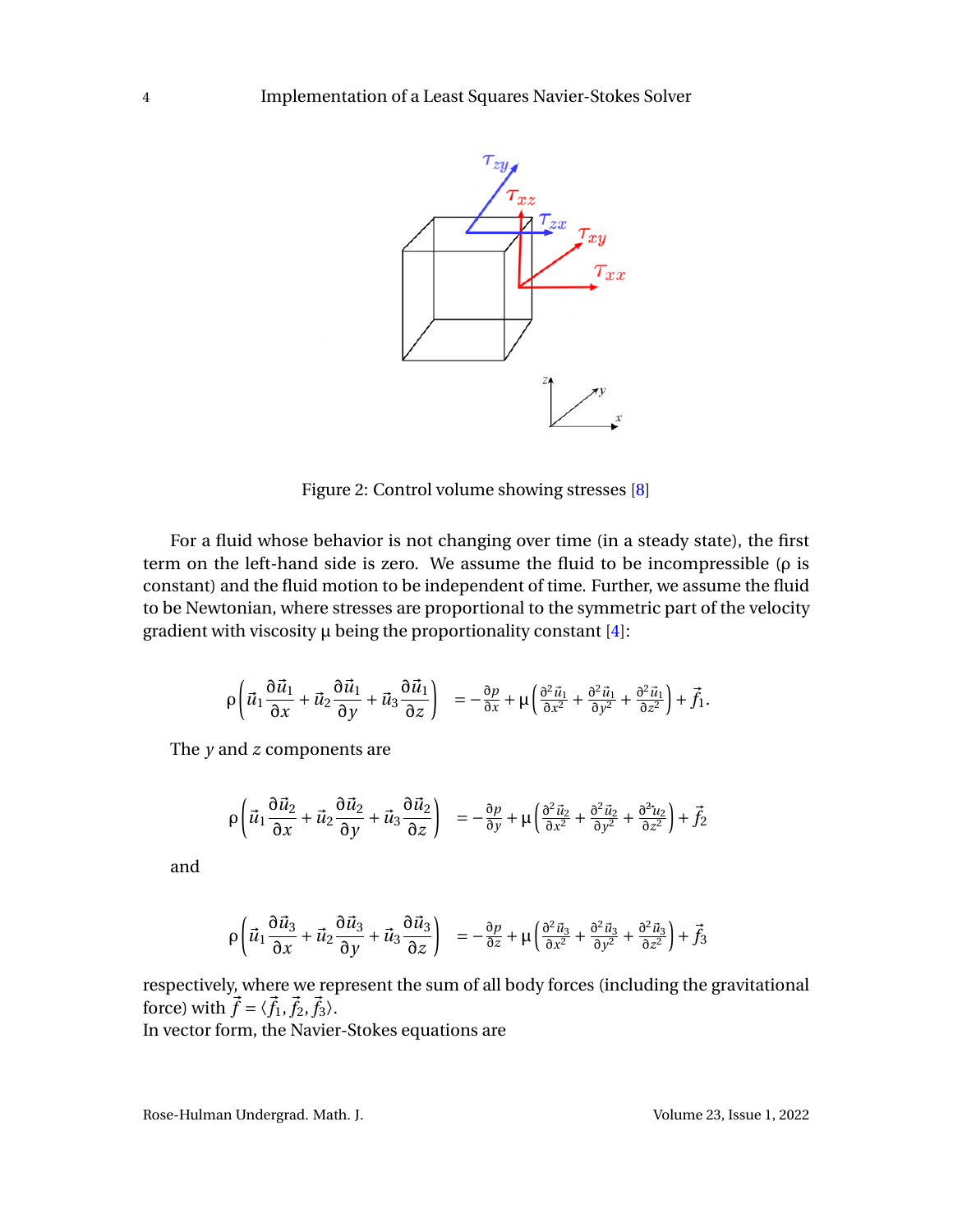$$
-\mu \Delta \vec{u} + \rho \vec{u} \cdot \nabla \vec{u} + \nabla p = \vec{f}
$$
  

$$
\nabla \cdot \vec{u} = 0.
$$

The organization of the rest of the paper is as follows. In Section 2 we introduce the Stokes equations, review the weak formulation, introduce the finite-dimensional discretization, and construct the system matrix. We are particularly interested in the Stokes system matrix, since it is the main component of Glowinski's least squares algorithm. In Section 3, we review system matrices that result from Newton and Picard iteration methods applied to the Navier-Stokes equations, for comparison with the Stokes system matrix. In Section 4, we outline the least squares algorithm with an emphasis that all five different finite element matrix solves are for Stokes matrix systems.

# **2 Stokes Equations**

#### **2.1 Stokes Equation**

The Stokes equations

$$
-\Delta \vec{u} + \nabla p = \vec{f} \text{ in } \Omega
$$
  

$$
\nabla \cdot \vec{u} = 0 \text{ in } \Omega
$$
  

$$
\vec{u} = \vec{g} \text{ on } \Gamma,
$$

result from dropping the advection term  $\vec{u} \cdot \nabla \vec{u}$  of the Navier-Stokes equations. Stokes equations can be used to model slow moving or creeping fluid flow. Note that  $\Omega$  is the domain of the fluid and Γ is the boundary of the fluid domain. The third equation indicates that the velocity is controlled and equal to  $\vec{g}$  at the boundary Γ of the fluid domain. Note, the boundary condition  $\vec{g}$  is not to be confused with the gravitational force.

#### **2.2 Weak Formulation**

We use the Galerkin finite element method (FEM) to obtain the system of equations that we solve. We step through the mechanics of FEM for the Stokes equations below, since this relates directly to our least squares algorithm code. Our first step is to obtain the weak formulation. We multiply the Stokes equations by smooth functions  $\vec{v}$  and  $q$ , called test functions. We integrate over the domain and apply integration by parts on different terms, reducing differentiability requirements on the unknowns (the velocity and pressure).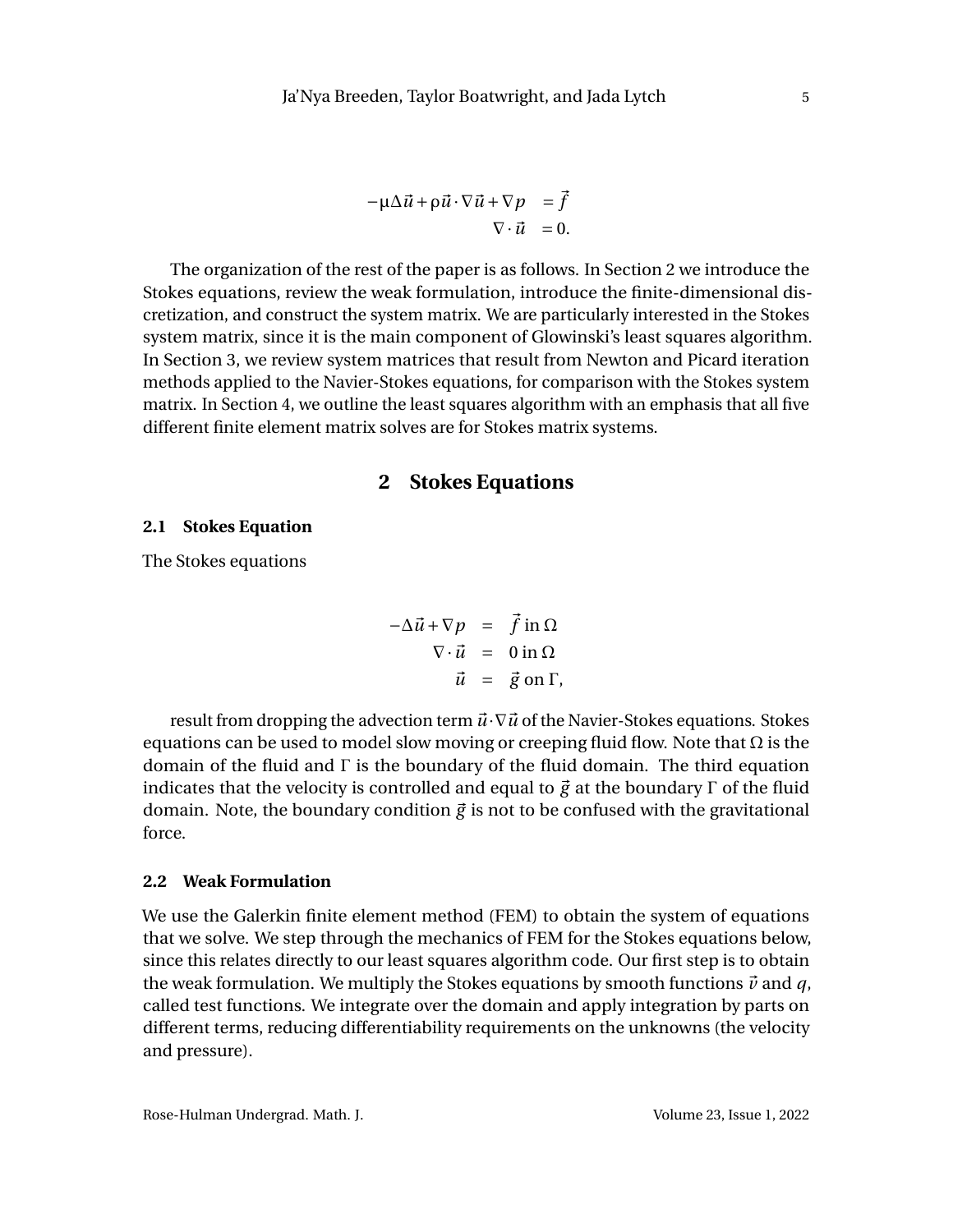$$
\int_{\Omega} \nabla \vec{v} \cdot \nabla \vec{u} \, d\Omega - \int_{\Omega} p \nabla \cdot \vec{v} \, d\Omega = \int_{\Omega} \vec{f} \cdot \vec{v} \, d\Omega.
$$
\n
$$
\int_{\Omega} q \nabla \cdot \vec{u} \, d\Omega = 0
$$

The velocity  $\vec{u}$  components belong to the space

$$
H^{1}(\Omega) := \left\{ f \colon \int_{\Omega} f^{2} d\Omega < \infty \text{ and } \int_{\Omega} \nabla f \cdot \nabla f d\Omega < \infty \right\}
$$

and the pressure *p* belongs to the space [\[7\]](#page-17-3)

$$
L^2(\Omega) := \left\{ f : \int_{\Omega} f^2 d\Omega = 0 \right\}
$$

The weak formulation can be rewritten as

$$
a(\vec{u}, \vec{v}) + b(\vec{v}, p) = (\vec{f}, \vec{v}) \qquad \forall \vec{v} \in H^{1}(\Omega)
$$

$$
b(\vec{u}, q) = 0 \qquad \forall q \in L^{2}(\Omega)
$$

where

$$
a(\vec{u}, \vec{v}) = v \int \nabla \vec{u} : \nabla \vec{v} \, d\Omega \qquad \forall \vec{u}, \vec{v} \in \vec{H}^1(\Omega)
$$
  

$$
b(v, q) = - \int q \nabla \cdot \vec{v} \, d\Omega \qquad \forall \vec{u} \in \vec{H}^1(\Omega) \text{ and } q \in L^2(\Omega).
$$

The : symbol is a double dot product of the gradient vectors (we think of these as Jacobians) defined by

$$
\nabla \vec{u} : \nabla \vec{v} = \sum_{i=1}^{3} \nabla \vec{u}_i \cdot \nabla \vec{v}_i = \sum_{i=1}^{3} \frac{\partial \vec{u}_i}{\partial x} \frac{\partial \vec{v}_i}{\partial x} + \frac{\partial \vec{u}_i}{\partial y} \frac{\partial \vec{v}_i}{\partial y} + \frac{\partial \vec{u}_i}{\partial z} \frac{\partial \vec{v}_i}{\partial z}
$$

#### <span id="page-7-0"></span>**2.3 Discretization**

We discretize the equations and approximate the infinite dimensional unknowns  $\vec{u}$ and *p* with basis functions from the finite-dimensional subspaces  $V_g^h \subset H^1(\Omega)$  and  $S<sup>h</sup>$  ⊂ L<sup>2</sup>(Ω) where *h* represents the size of the grid discretizing Ω. We note that the boundary condition  $\vec{u} = \vec{g}$  on  $\Gamma$  is indicated by the subscript in  $V_g^h$ . We use Taylor-Hood finite elements in the discretization, since they are numerically stable [\[7\]](#page-17-3). One advantage

.

.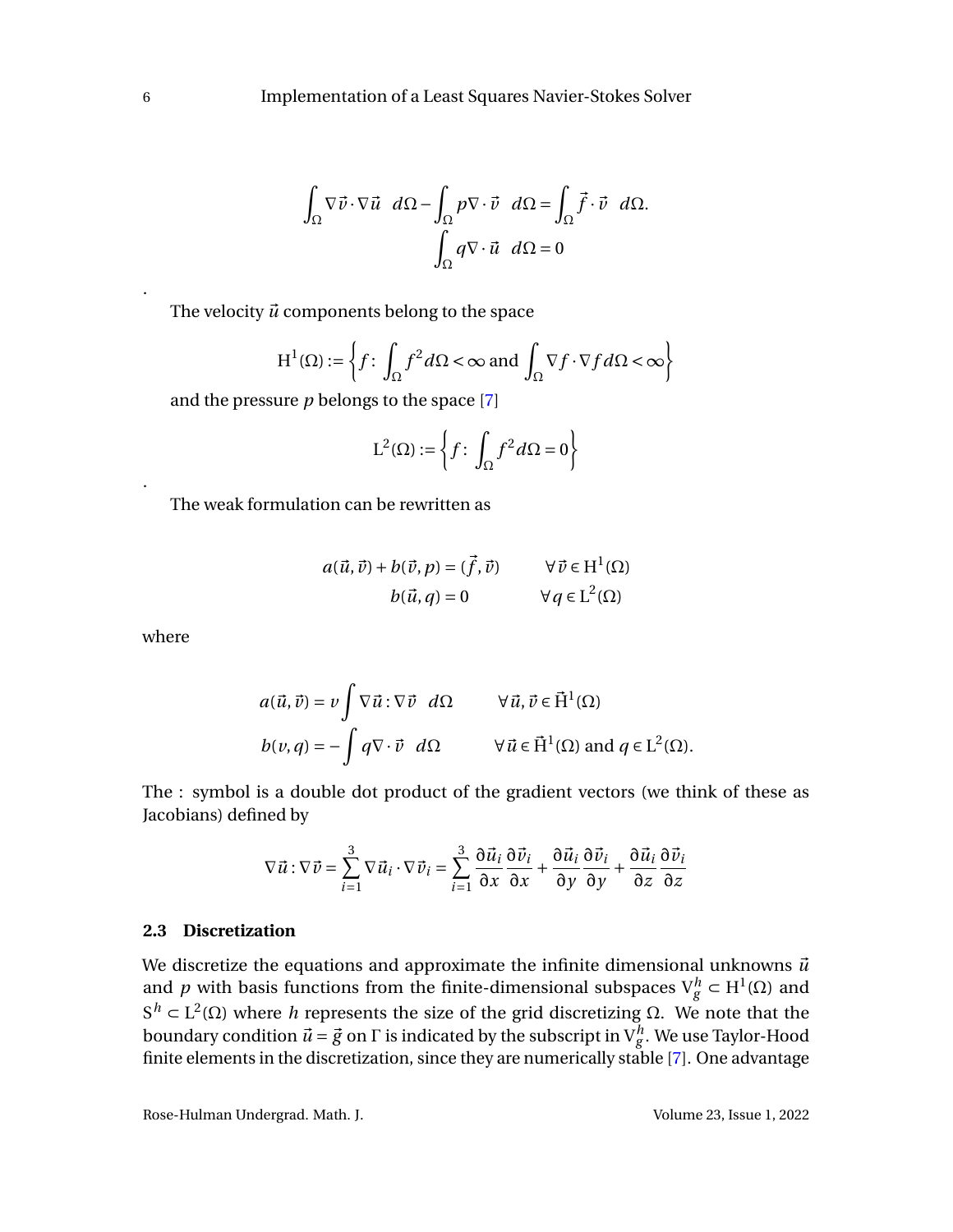of the finite element method is its use of basis functions that have compact support and are non-zero on only a small portion of the domain, which lead to sparse matrices (and potentially less arithmetic operations in the solving process) that are non-zero in only a small portion of entries. To indicate the finite-dimensional approximation with finite elements, the *h* subscript is used:

$$
a(\vec{u}^h, \vec{v}^h) + b(\vec{v}^h, p^h) = (\vec{f}, \vec{v}^h) \qquad \forall \vec{v}^h \in V_g^h
$$
  

$$
b(\vec{u}^h, q^h) = 0 \qquad \forall q^h \in S^h.
$$
 (4)

Substituting in the basis function linear combination

<span id="page-8-0"></span>
$$
\vec{u}^h(x) = \sum_{k=1}^K \alpha_k \vec{v}_k(x) \qquad p^h(x) = \sum_{j=1}^J \beta_k q_k(x),
$$

we have

$$
\sum_{k=1}^{K} \alpha_k a(\vec{v}_k, \vec{v}_l) + \sum_{j=1}^{J} \beta_j b(\vec{v}_l, q_j) = (\vec{f}, \vec{v}_l)
$$
 for all  $1 \le l \le K$   

$$
\sum_{k=1}^{K} \alpha_k b(\vec{v}_k, q_l) = 0
$$
 for all  $1 \le l \le J$ ,

#### **2.4 Matrix Formation**

For each test (basis) function the corresponding equation can be written as a vectorvector dot product. For the momentum equation we have

$$
\begin{bmatrix} a(v_1, v_1) & a(v_2, v_1) & \dots & a(v_K, v_1) \end{bmatrix} * \begin{bmatrix} \alpha_1 \\ \alpha_2 \\ \vdots \\ \alpha_K \end{bmatrix}.
$$

For the continuity equation we have

$$
\begin{bmatrix} b(v_1, q_1) & b(v_1, q_2) & \dots & b(v_1, q_1) \end{bmatrix} * \begin{bmatrix} \beta_1 \\ \beta_2 \\ \vdots \\ \beta_K \end{bmatrix}.
$$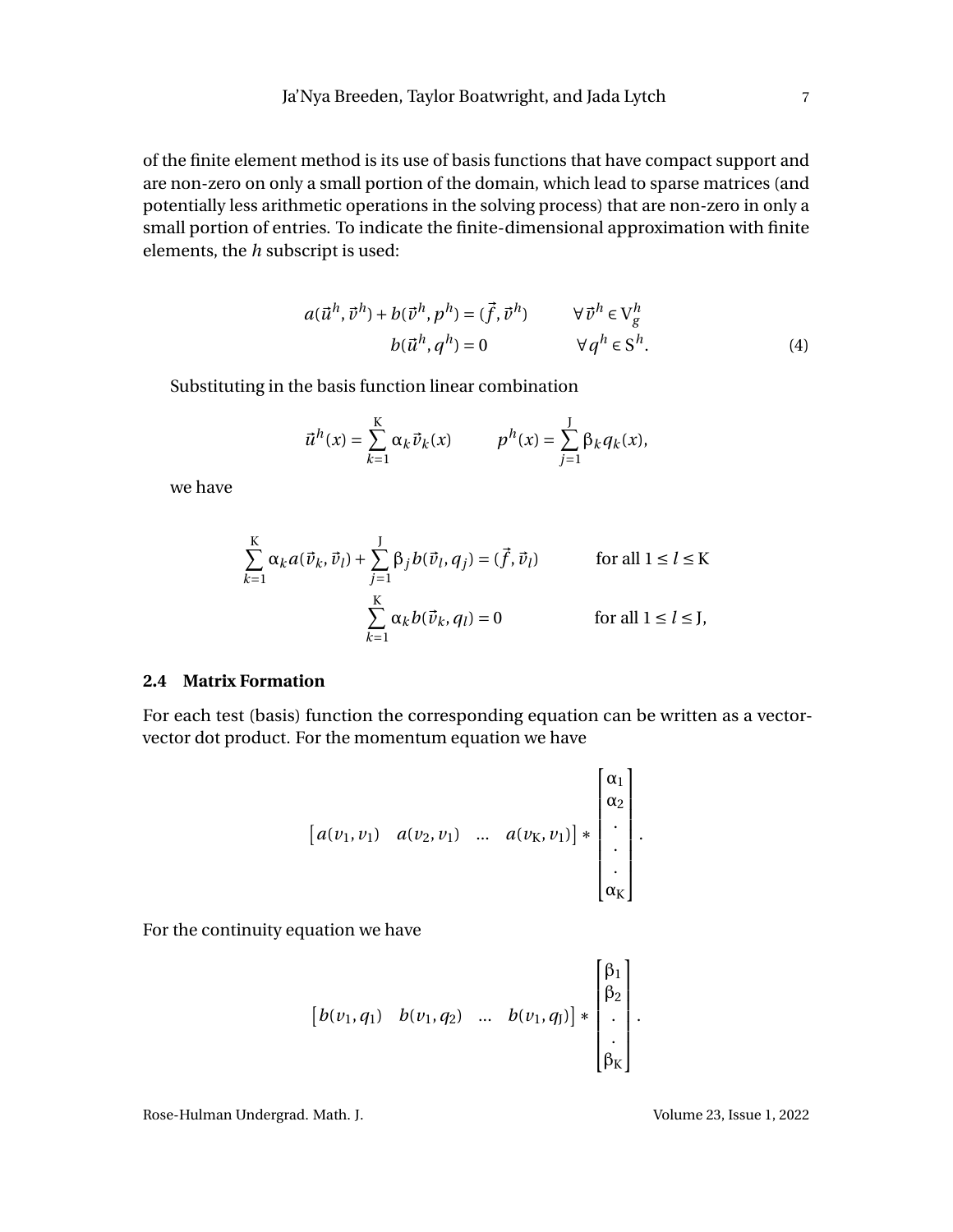Grouping these equations, we obtain the matrix system for Stokes:

<span id="page-9-0"></span>
$$
\begin{bmatrix} A & B^T \ B & 0 \end{bmatrix} \begin{bmatrix} \alpha \\ \beta \end{bmatrix} = \begin{bmatrix} F \\ 0 \end{bmatrix},
$$
 (5)

where the block matrices A and B and block vector F have the form

$$
A = [a_{ij}] = [a(v_j, v_i)] \t 1 < i, j < K
$$
  
\n
$$
B = [b_{ij}] = [b(v_j, q_i)] \t 1 < i < J \text{ and } 1 < j < K
$$
  
\n
$$
F = [f_i] = (f, v_i).
$$

# **3 Newton and Picard Iterations**

Two common methods used to solve the Navier-Stokes equations are the Newton iteration and Picard iteration. The goal of this section is to compare the Stokes matrix system to the Navier-Stokes matrix systems that result from the Newton and Picard iterations. The Newton and Picard iterations are obtained by linearizing the (nonlinear) Navier-Stokes equations. From this point onward, we work in two dimensions, corresponding to our code.

#### **3.1 Newton Iteration**

To obtain the Newton iteration, we apply Newton's method

$$
H'(X_k)(\delta X) = -H(X_k).
$$

to the Navier-Stokes equations, where  $\delta X$  represents the difference between the unknown variables for two consecutive iterations in the Newton Method. We iterate to find the zero of the function

$$
\vec{H}(X) = \begin{bmatrix} \rho(\vec{u}_1 * \vec{u}_{1x} + \vec{u}_2 * \vec{u}_{1y}) + p_x - \mu(\vec{u}_{1xx} + \vec{u}_{1yy} - \vec{f}_1) \\ \rho(\vec{u}_1 * \vec{u}_{2x} + \vec{u}_2 * \vec{u}_{2y}) + p_y - \mu(\vec{u}_{2xx} + \vec{u}_{2yy} - \vec{f}_2) \\ \vec{u}_X + \vec{u}_y \end{bmatrix}.
$$

To obtain  $H'(X_{k+1})(\delta X)$  we use the Gateaux derivative

$$
H'_{G}(X_{k+1})(\delta X) = \lim_{\epsilon \to 0} \frac{H(X_{k+1} + \epsilon \delta X) - H(X_{k+1})}{\epsilon}
$$

where X is

$$
X = \begin{bmatrix} \vec{u}_1 \\ \vec{u}_2 \\ p \end{bmatrix}
$$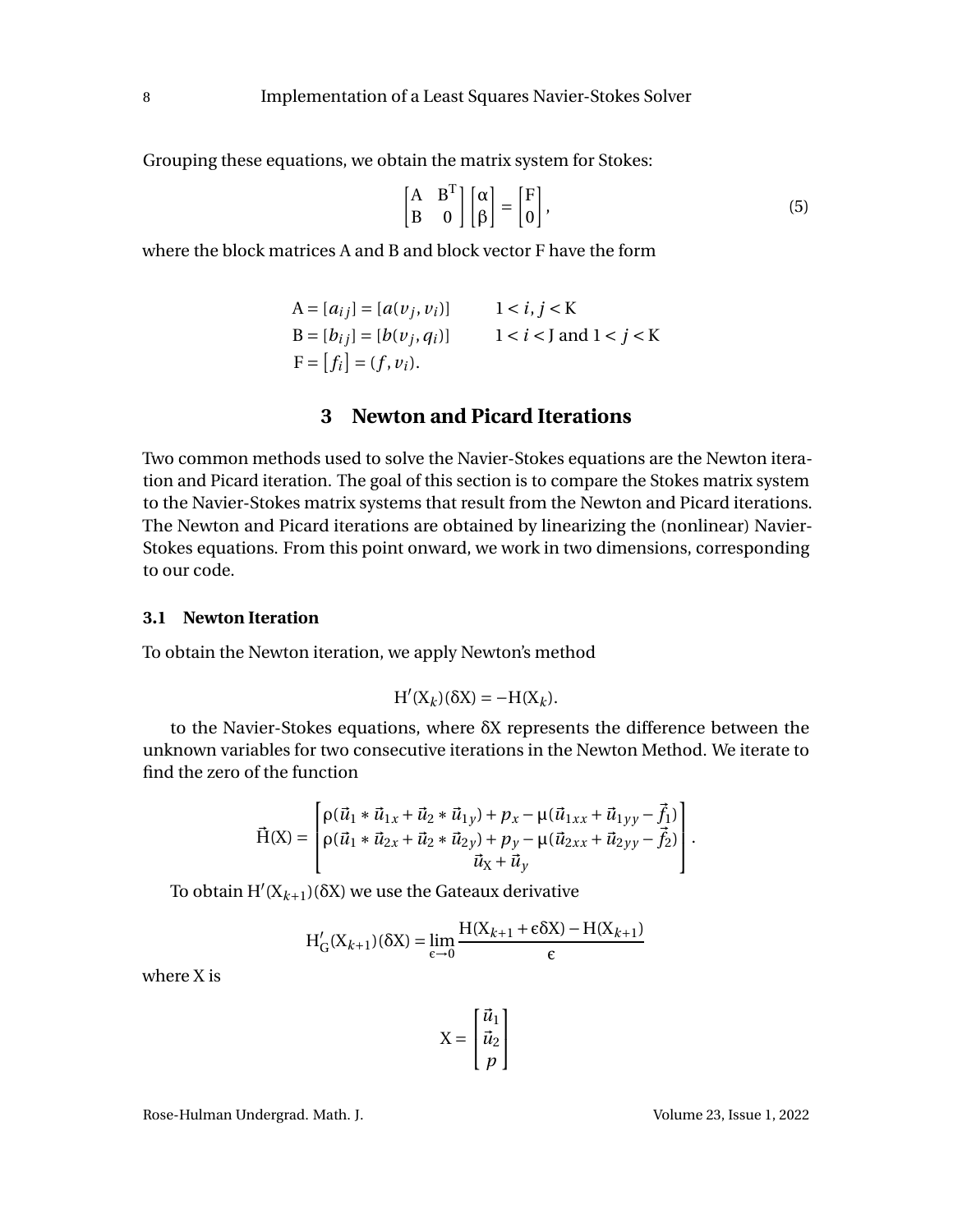and

$$
X_{k+1} + \varepsilon \delta X = \begin{bmatrix} \vec{u}_1^{k+1} \\ \vec{u}_2^{k+1} \\ p^{k+1} \end{bmatrix} + \varepsilon \begin{bmatrix} \delta \vec{u}_1 \\ \delta \vec{u}_2 \\ \delta p \end{bmatrix},
$$

where

$$
\delta \mathbf{X} = \begin{bmatrix} \delta \vec{u}_1 \\ \delta \vec{u}_2 \\ \delta p \end{bmatrix} = \begin{bmatrix} \vec{u}_1^{k+1} - \vec{u}_1^k \\ \vec{u}_2^{k+1} - \vec{u}_2^k \\ p^{k+1} - p^k \end{bmatrix}.
$$

Substituting the results into Newton's method and simplifying, we obtain

$$
-\Delta \vec{u}_{k+1} + \vec{u}_k \cdot \nabla \vec{u}_{k+1} + \vec{u}_{k+1} \cdot \nabla \vec{u}_k + \nabla p_{k+1} = \vec{f} + \vec{u}_k \cdot \nabla \vec{u}_k.
$$

#### **3.2 Picard Iteration**

The Picard iteration can be obtained by dropping the two terms  $\vec{u}_{k+1} \nabla \vec{u}_k$  and  $\vec{u}_k \nabla \vec{u}_k$  of the Newton iteration, resulting in

$$
-\Delta \vec{u}_{k+1} + \vec{u}_k \cdot \nabla \vec{u}_{k+1} + \nabla p_{k+1} = \vec{f}.
$$

#### **3.3 Matrix Systems**

Similar to the Stokes equations, we can obtain the weak formulation for both Newton and Picard iterations, discretize the weak forms, and formulate the matrix equations. We state the corresponding system matrices for both the Newton iteration and Picard iteration below.

The matrix equation for the Newton iteration is

$$
\begin{bmatrix} A + C_1 + C_2 & B^T \ B & 0 \end{bmatrix} \begin{bmatrix} c_{\vec{u}} \\ c_p \end{bmatrix} = \begin{bmatrix} F \\ g \end{bmatrix}.
$$

The matrix equation for the Picard iteration is

$$
\begin{bmatrix} A + C_2 & B^T \ B & 0 \end{bmatrix} \begin{bmatrix} c_{\vec{u}} \\ c_p \end{bmatrix} = \begin{bmatrix} F \\ g \end{bmatrix},
$$

where  $c_{\vec{u}}$  and  $c_p$  are the unknown values of the discretized velocity and pressure,

$$
c(\vec{w}, \vec{u}, \vec{v}) = \int (\vec{w} \cdot \nabla \vec{u}) \cdot \vec{v} \, d\Omega \qquad \forall \vec{u}, \vec{v}, \vec{w} \in \vec{\mathcal{H}}^1(\Omega)
$$

and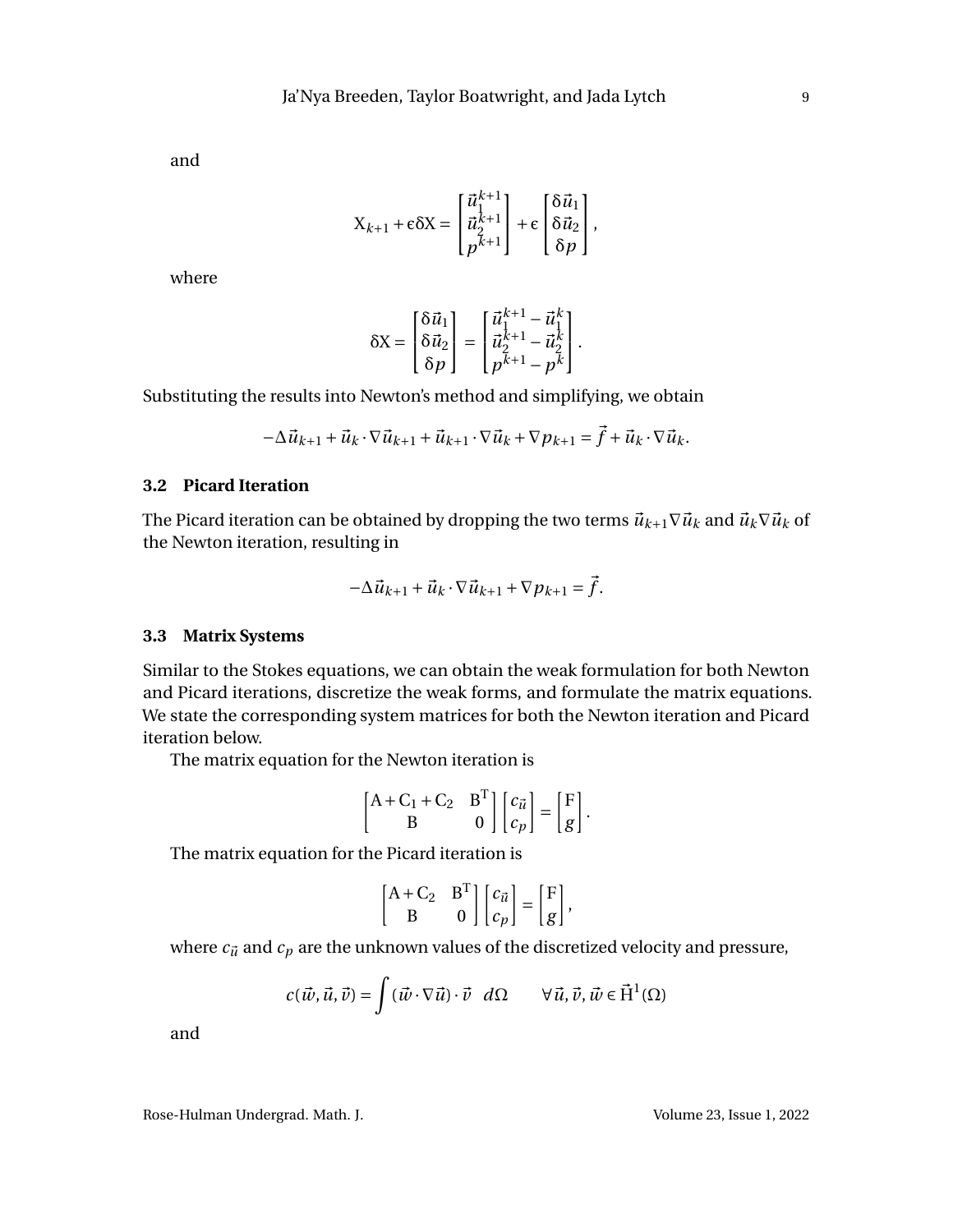$$
C_1 = [c_{ij}^1] = c(\vec{u}_k, \vec{u}_{k+1}, \vec{v})
$$
  
\n
$$
C_2 = [c_{ij}^2] = c(\vec{u}_{k+1}, \vec{u}_k, \vec{v}).
$$

Comparing the matrix systems that result from the Newton and Picard iterations, we see that the Picard iteration has a simpler system matrix (with one less term in the upper left block). However, simpler still is the Stokes matrix, with only one term in the upper left block. For large problems (having many unknowns corresponding to highly refined meshes) matrices are inverted approximately (in iterations) and the Stokes system is easier and costs less to invert using iterative methods in comparison to the Newton and Picard iterations [\[5\]](#page-17-4). This fact motivates the development of our code and the implementation of the least squares solver proposed by Glowinski and colleagues [\[6\]](#page-17-5).

## **4 Code**

#### **4.1 System Initialization**

<span id="page-11-0"></span>Our least squares solver minimizes the least squares function [\[7\]](#page-17-3)

$$
J(\vec{u}^h) = \frac{1}{2} a(\vec{y}^h(\vec{u}^h), \vec{y}^h(\vec{u}^h)),
$$
\n(6)

where  $\vec{y}^h$  in  $\mathrm{V}^h_0$  is obtained from  $\vec{u}^h$  by solving the Stokes system

$$
a(\vec{y}^h, \vec{v}^h) + b(\vec{v}^h, \sigma^h) = a(\vec{u}^h, \vec{v}^h) + c(\vec{u}^h, \vec{u}^h, \vec{v}^h) - (\vec{f}, \vec{v}^h) \qquad \forall \vec{v}^h \in V_0^h
$$
  

$$
b(\vec{y}^h, q^h) = 0 \qquad \forall q^h \in S^h.
$$

We note the boundary condition  $\vec{y}^h = 0$  on  $\Gamma$  for the system and that it is indicated by the subscript in  $V_0^h$  (similar to section [2.3.](#page-7-0) Prior to solving the system above, a Stokes 0 solve (see equations [\(4\)](#page-8-0) and [\(5\)](#page-9-0)) is performed (with boundary conditions  $\vec{u}^h = \vec{g}$ ) to obtain an initial guess  $\vec{u}_0^h$  $\frac{h}{0}$ . The equations above are then solved (let  $\vec{y}_0^h$  $\int_0^h$  correspond to  $\vec{u}_0^h$  $\binom{n}{0}$ .

Our next step is to determine  $\vec{g}^h$  (not to be confused with the boundary condition  $\vec{g}$ ) by solving

$$
a(\vec{g}^h, \vec{v}^h) + b(\vec{v}^h, \theta^h) = a(\vec{y}^h, \vec{v}^h) + c(\vec{v}^h, \vec{u}^h, \vec{y}^h) + c(\vec{u}^h, \vec{v}^h, \vec{y}^h) \qquad \forall \vec{v}^h \in V_0^h
$$
  

$$
b(\vec{g}^h, q^h) = 0 \qquad \forall q^h \in S^h.
$$
 (7)

<span id="page-11-1"></span>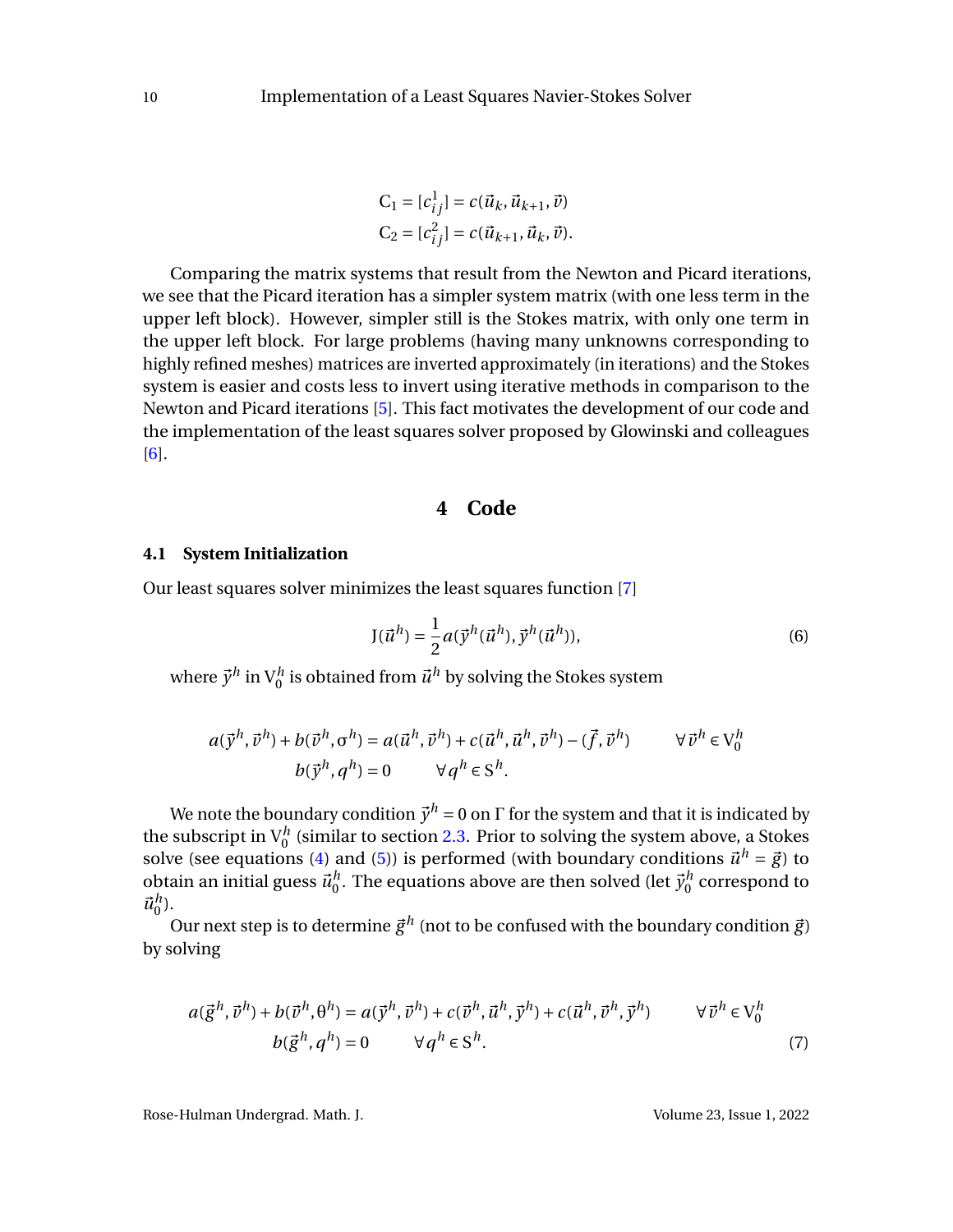We note that this system is also a Stokes system and let the solution be  $\vec{g}^h_0$  $\frac{a}{0}$ . The next Stokes system solves take place in the main algorithm loop (step 4 in flowchart figure [3\)](#page-13-0). The parameter  $\rho_n$  is determined (see figure [3](#page-13-0) - step 4A) by searching for a minimum of the least squares function. Recall that the least squares function definition [\(6\)](#page-11-0) has to do with  $\vec{y}^h$ . Newton's method is used to find the minimum ([\[6\]](#page-17-5) explains this in detail). Overall, each pass through the search requires two Stokes system solves shown below. First we solve for  $\vec{y}_1^h$  $\bigcup_{1}^{h} \in V_{0}^{h}$  $\frac{h}{0}$  (and  $\theta_1^h$  $_1^n$ ) in

$$
a(\vec{y}_1^h, \vec{v}^h) + b(\vec{v}^h, \theta_1^h) = a(\vec{w}^h, \vec{v}^h) + c(\vec{u}^h, \vec{w}^h, \vec{v}^h) + c(\vec{w}^h, \vec{u}^h, \vec{v}^h) \qquad \forall \vec{v}^h \in V_0^h
$$
  

$$
b(\vec{y}_1^h, q^h) = 0 \qquad \forall q^h \in S^h.
$$

We then solve for  $\vec{y}_2^h$  $\frac{1}{2}$  in  $\mathrm{V}^h_0$  (and  $\mathrm{\theta}^h_2$  $_2^n$ ) in

$$
a(\vec{y}_2^h, \vec{v}^h) + b(\vec{v}^h, \theta_2^h) = c(\vec{w}^h, \vec{w}^h, \vec{v}^h) \qquad \forall \vec{v}^h \in V_0^h
$$

$$
b(\vec{y}_2^h, q^h) = 0 \qquad \forall q^h \in S^h.
$$

The relationship (see [\[6\]](#page-17-5) for details)

$$
\vec{y}^h = \vec{y}_0^h - \rho \vec{y}_1^h + \rho^2 \vec{y}_2^h \tag{8}
$$

is used in the Newton's method minimization process to obtain the minimum  $\rho_n$ (substituting the relation for  $\vec{y}^h$  into the definition of the least squares function). After the minimum is found,  $\vec{u}^h$  and  $\vec{y}^h$  are updated (step 4B in figure [3\)](#page-13-0). The system [\(7\)](#page-11-1) is then solved again in step 4C (its norm also gets smaller like the least squares function  $J(u^{n+1})$  and it can be checked for falling below a certain tolerance - see [\[6\]](#page-17-5)). If the relative tolerance on the least squares function is met, the code returns. If not,  $\gamma_n$  and  $w^{k+1}$  are determined (steps 4E and 4F) and the loop continues.

Overall, the algorithm implementation is a series of Stokes solves. The steps of this algorithm are a conjugate gradient method applied to the Navier-Stokes equations. Conjugate gradient algorithm properties and the convergence of the algorithm are discussed in [\[6\]](#page-17-5).

#### **4.2 Algorithm**

The following algorithm utilizes the aforementioned Stokes solves to implement the minimization algorithm used in [\[6\]](#page-17-5). The variable *k* represents the iteration number for the Stokes solve.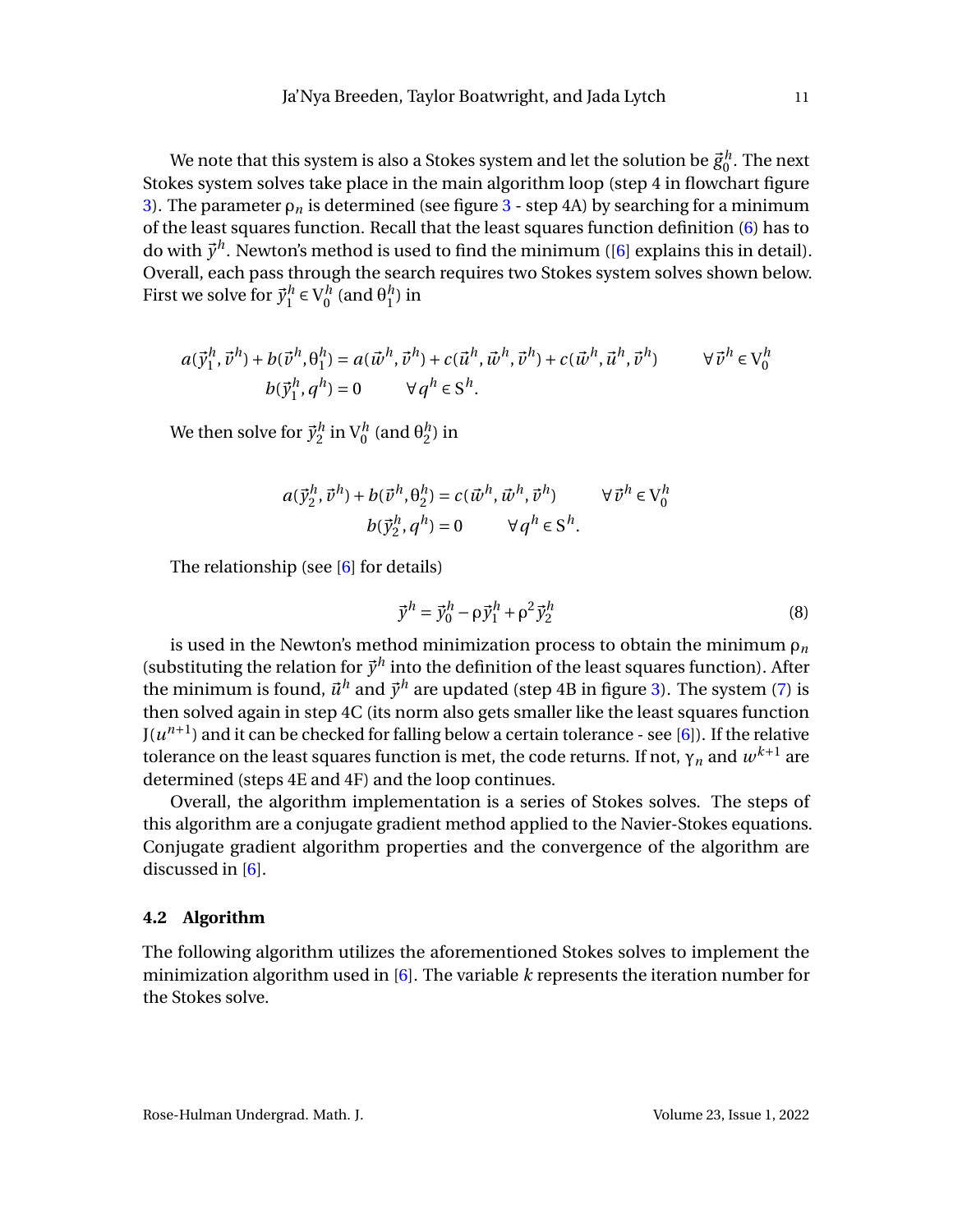<span id="page-13-0"></span>

Figure 3: Flowchart for Navier-Stokes least squares solve.

The figure above visualizes the flow of the least squares code, based on the algorithm by Roland Glowinski and his colleagues [\[6\]](#page-17-5). We note the inner loop implementation to determine <sup>ρ</sup>*<sup>n</sup>* using Newton's method with a relative error tolerance of 10−<sup>6</sup> (as discussed above). The code's outer loop continues until the relative error of  $J_n$  is less than the stopping criterion 10−06. The least squares code utilizes the academic library deal.II to assist in the implementation of the finite element method [\[1,](#page-17-6) [3\]](#page-17-7).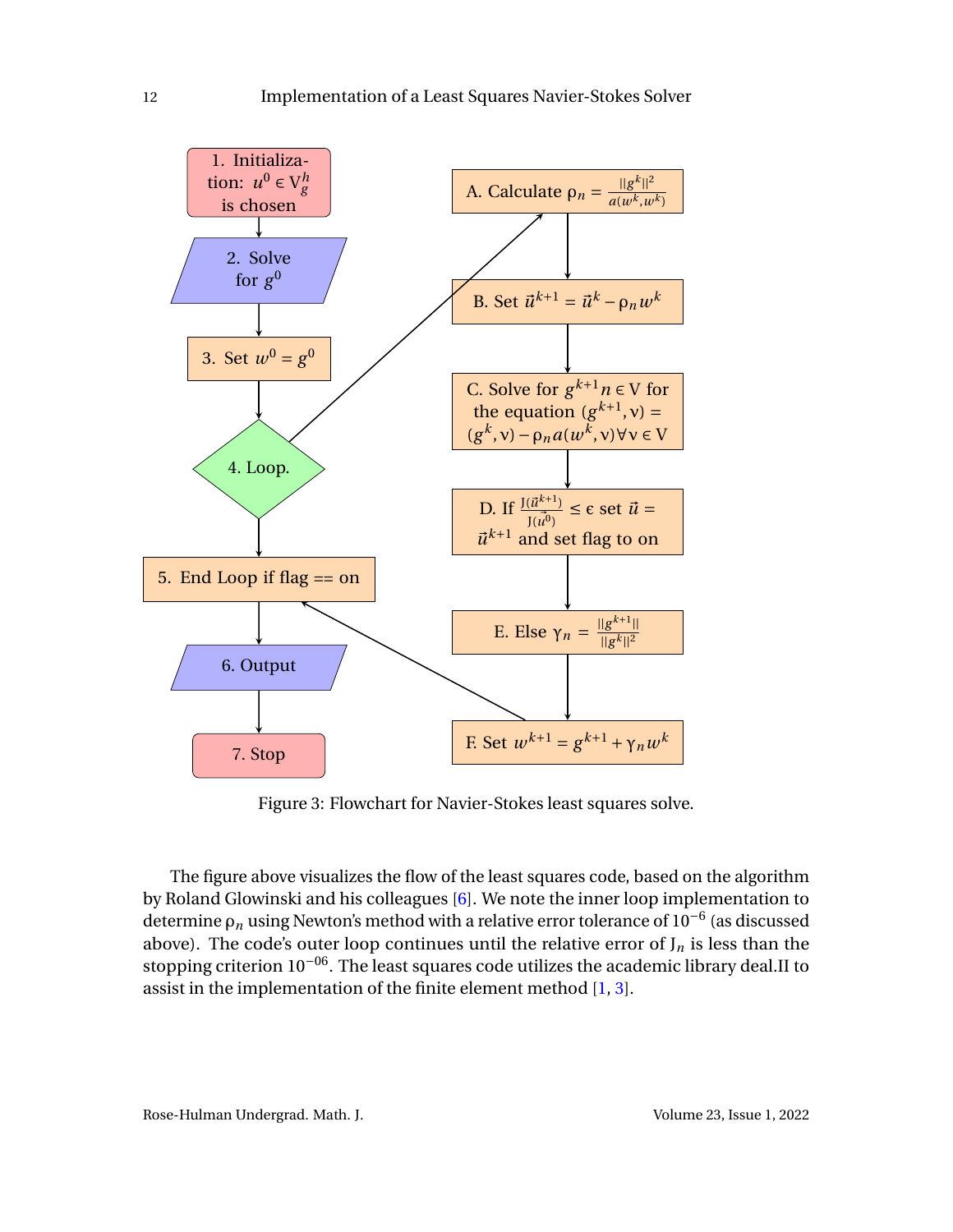# **5 Results and Discussion**

#### **5.1 Exact Solution Convergence Rates**

The test functions,  $\vec{u}$  and p

$$
\vec{u} = \begin{bmatrix} \vec{u}_1 \\ \vec{u}_2 \end{bmatrix} = \begin{bmatrix} e^x \sin(y) \\ e^x \cos(y) \end{bmatrix}
$$

$$
p = -\frac{1}{2}e^{2x} + \frac{1}{2}
$$

on the unit square domain were chosen so that the right hand side of the exact solution, F, will equal 0:

$$
\vec{f} = \begin{bmatrix} -(e^x \sin(y) - e^x \sin(y)) + (e^x \sin(y))(e^x \sin(y)) + (e^x \cos(y))(e^x \cos(y)) - e^{2x} \\ -(e^x \cos(y) - e^x \cos(y)) + (e^x \sin(y))(e^x \cos(y)) + (e^x \cos(y))(e^x \sin(y)) \end{bmatrix} = \begin{bmatrix} 0 \\ 0 \end{bmatrix}.
$$

Below are the convergence results in Table 1 for the exact solution. The convergence rates were calculated between each pair of consecutive runs using the formula

$$
k = \frac{ln(\frac{E_1}{E_2})}{ln(\frac{h_1}{h_2})},
$$

where the errors  $E_i$  have been measured using the  $H_1$  or  $L_2$  norms. We see that the rates of convergence are as expected since the velocity finite elements are quadratic (order 2) in each coordinate direction and the pressure finite elements are linear (order 1) in each coordinate direction.

| Mesh  | $\mathbf{L}_{2}$ | Convergence | $H_1$     | Convergence |
|-------|------------------|-------------|-----------|-------------|
| 8x8   | 2.659e-05        |             | 1.611e-03 |             |
| 16x16 | 3.061e-06        | 3.1188      | 3.778e-04 | 2.0923      |
|       | 32x32 3.740e-07  | 3.0329      | 9.264e-05 | 2.0279      |
| 64x64 | 4.648e-08        | 3.0084      | 2.304e-05 | 2.0075      |

Table 1: Velocity Convergence Table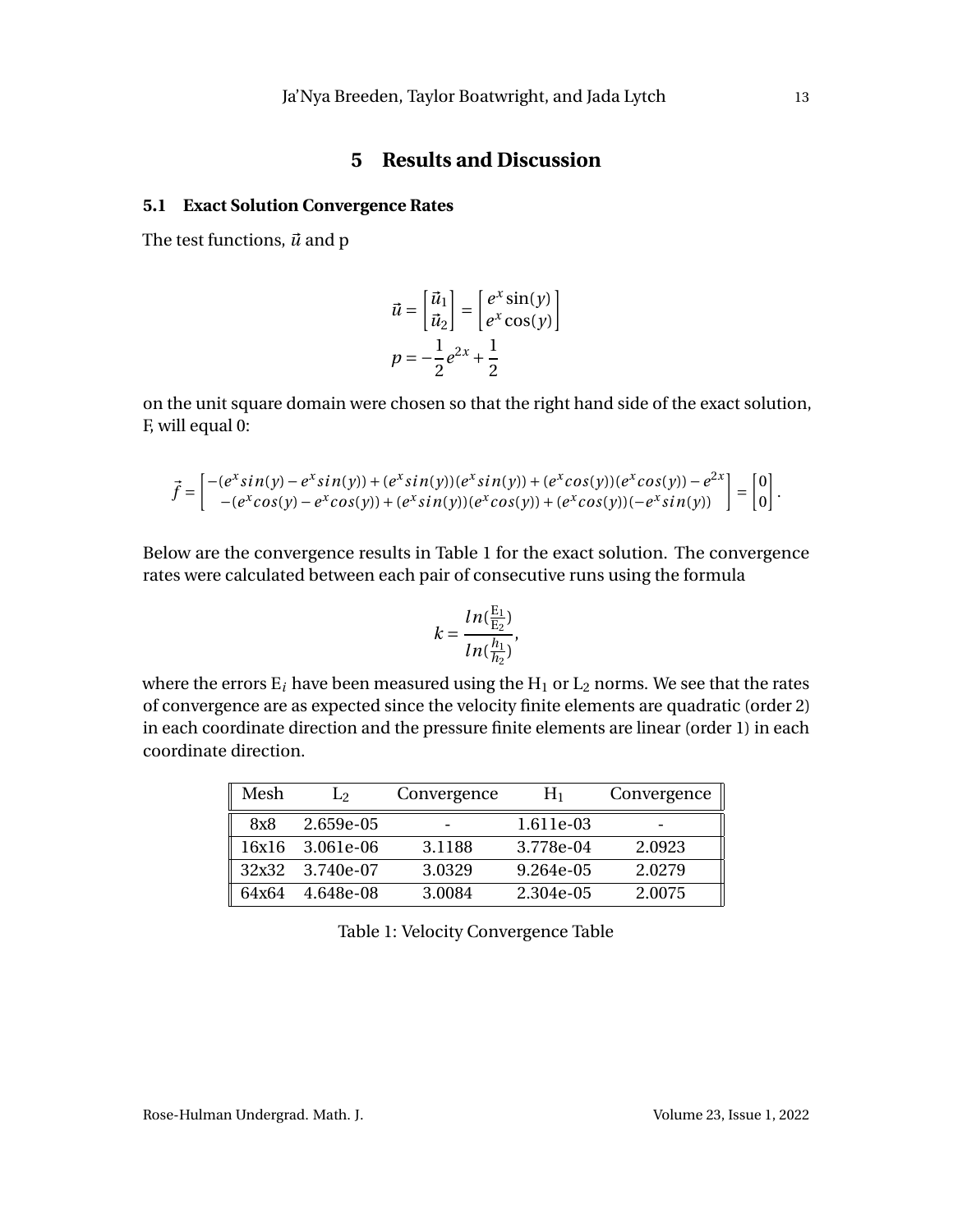| Mesh  | $\mathsf{L}_{2}$ | Convergence | $H_1$     | Convergence |
|-------|------------------|-------------|-----------|-------------|
| 8x8   | 5.122e-03        |             | 2.639e-01 |             |
| 16x16 | 1.264e-03        | 2.0187      | 1.321e-01 | 0.9984      |
| 32x32 | 3.141e-04        | 2.0087      | 6.604e-02 | 1.0002      |
| 64x64 | 7.828e-05        | 2.0045      | 3.302e-02 | 1.0000      |

Table 2: Pressure Convergence Tables

#### **5.2 Lid-Driven Cavity Problem**

**Definition 3.1** The **Reynolds number (Re)** helps predict flow behavior in fluid flow problems. Defined by

$$
Re = \frac{uL}{v} = \frac{\rho uL}{\mu},
$$

it can be used to determine if a flow is laminar or turbulent.

**Definition 3.2**: The **Lid-Driven Cavity problem** is a test problem that calculates the velocity of a system where a shear force interacts with the surface of a unit square. We set the velocity to be 1 when  $y = 1$  and 0 at all other points.

<span id="page-15-0"></span>Table [3](#page-15-0) shows results for the lid-driven cavity test problem for Reynolds numbers between 100 and 2,000. It shows the number of iterations needed to converge to an error tolerance of 10<sup>-6</sup> are given at two different mesh sizes. We note that as the mesh is refined (and the number of mesh cells increases), the number of iterations to reach convergence decreases for each Reynolds number. For a 32x32 mesh at a Reynolds number of 2,000 the results of the lid-driven cavity are as expected and comparable to those of Glowinski [\[6\]](#page-17-5).

| Re   | 32x32 | 64x64 |
|------|-------|-------|
| 100  | 9     | 9     |
| 200  | 50    | 49    |
| 500  | 335   | 313   |
| 800  | 539   | 408   |
| 1000 | 708   | 153   |
| 2000 | 4013  | 1886  |

Table 3: Iteration Count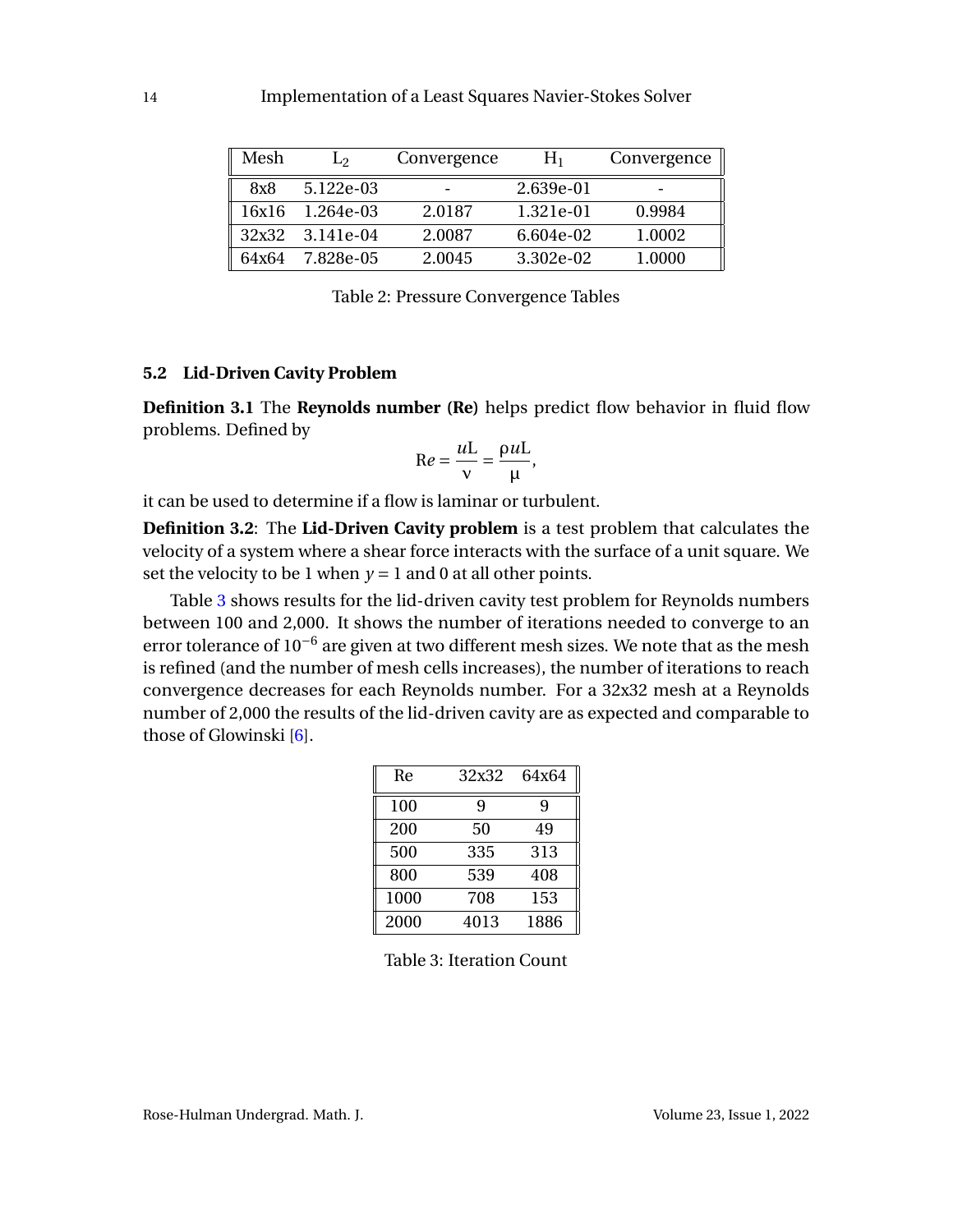![](_page_16_Figure_1.jpeg)

![](_page_16_Figure_2.jpeg)

![](_page_16_Figure_3.jpeg)

Figure 5: 32x32 Mesh, Reynolds Number 2000

# **6 Future Work**

In the short term, we would like to test the code with higher Reynolds' numbers and finer mesh sizes (like 128x128 and 256x256) and compare them to Glowinski's timedependent code [\[6\]](#page-17-5). If the results are promising, we would like to parallelize the code and utilize an indirect solver to achieve finer mesh sizes at higher Reynolds numbers. The indirect solver would require a preconditioner, and we could therefore exploit the simplicity of the Stokes system matrix. Successful results would lead to developing this code for real-world applications, such as seen in computer graphics gaming simulations or fluid structure interaction modeling. Finally, we are also interested in extending this implementation to the least squares algorithm having time dependence.